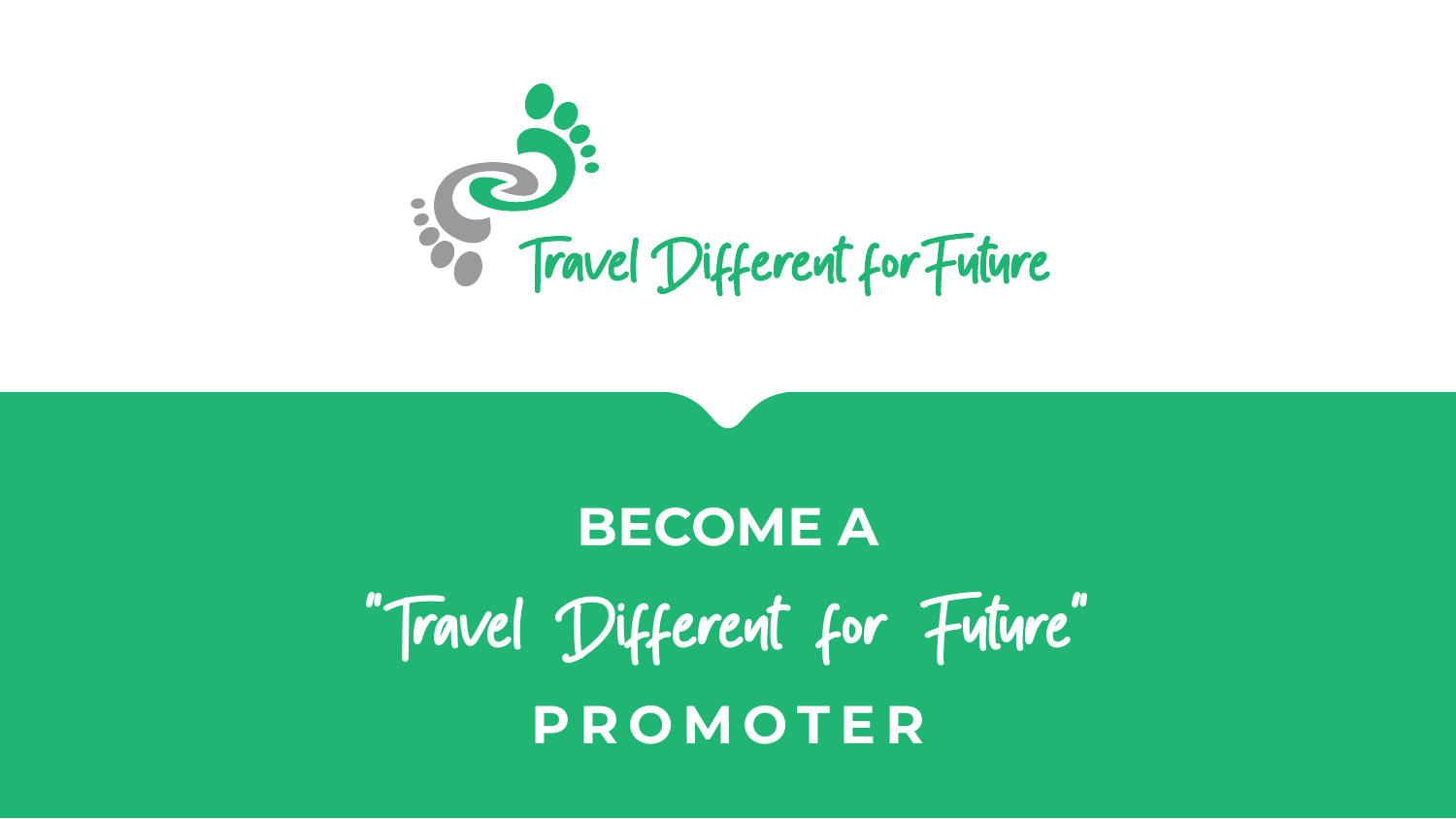



#### **[Hostelling International Slovenia](https://www.youth-hostel.si/en) and [JANUN Hannover e.V.](https://janun-hannover.de/) are inviting you to join a unique two-year-long Slovenian-German project about education & traveling if you:**

**•** are between 18 and 28 years old,

- 
- **•** like to travel,
- **•** care about environmental protection and social justice,
- **•** are interested in sustainable lifestyles,
- **•** like to run workshops with young people or would like to try it out and
- **•** can imagine to participate in an international project in the next two years.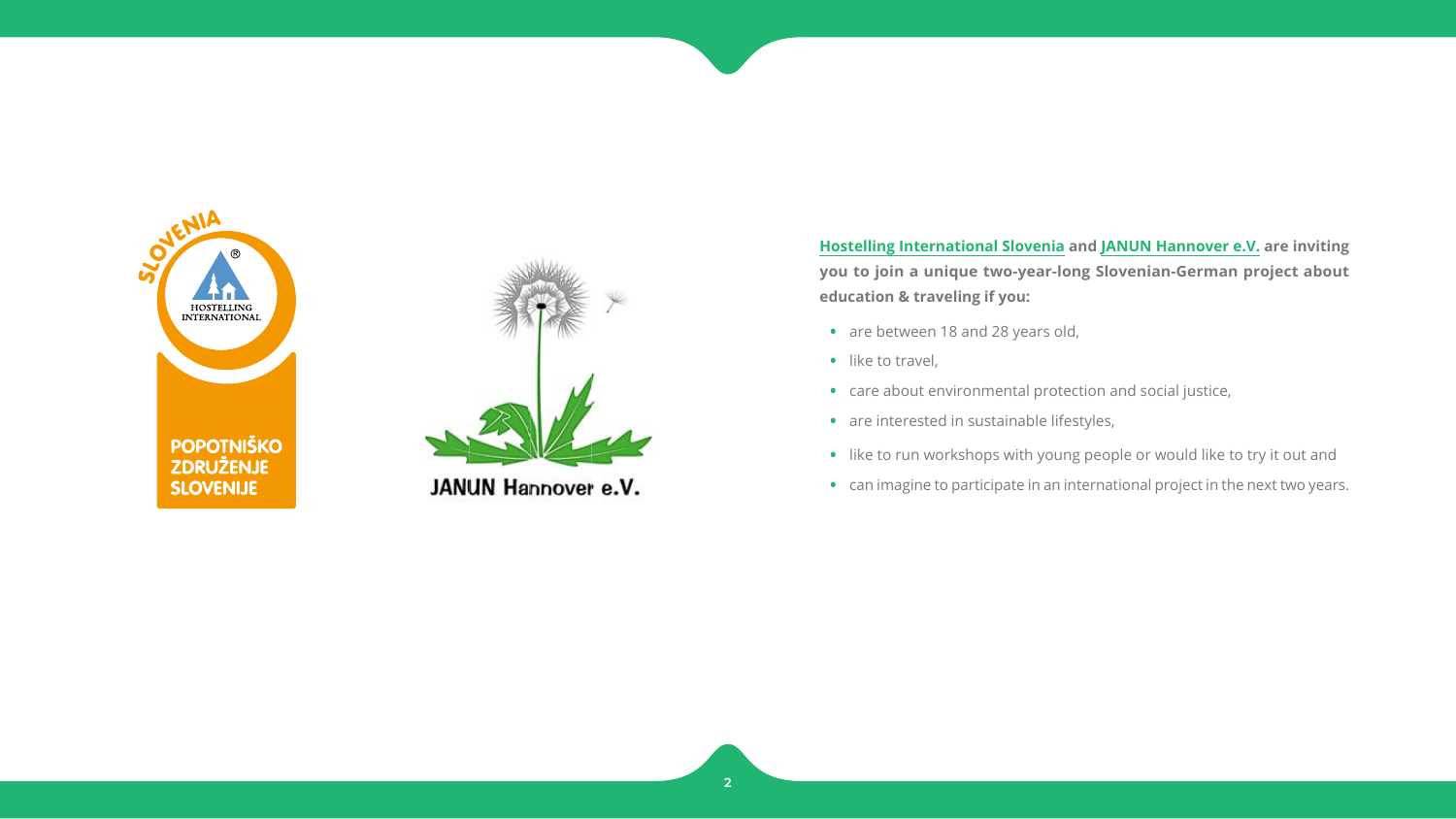### **IS THIS YOU? THEN IT IS WORTH READING ON**

Educational experts and the volunteers in the project will **develop six creative and interactive educational travel-themed workshops** for young people **and learn how to run them**. That means all volunteers will be invited to participate in an international training, which will take place on the **Slovenian Mediterranean coast**  from 26 August to 7 September 2022. Participation and travelling are free of charge.

The workshops will be offered by the volunteers of the projects all over Slovenia and in the Hanover Region in Germany. We call this a peer-to-peer approach. Young people teach other young people.

The project will start in May 2022 and the first workshops for the youth will be hosted in schools and other institutions where young people meet in the December of the same year.

The project participants from Slovenia and Hanover will meet again in Germany, namely on the **North Sea island of Neuwerk and in Hanover**, from 19 to 30 August 2023 in order to exchange experiences, continue improving their knowledge and, if interested, develop ideas for further educational projects. Participation and traveling are again free of charge.

All costs, such as project meetings and trips to the workshops (taking place) in schools, will also be covered.

The project will open doors for participants to join other regional and international educational projects.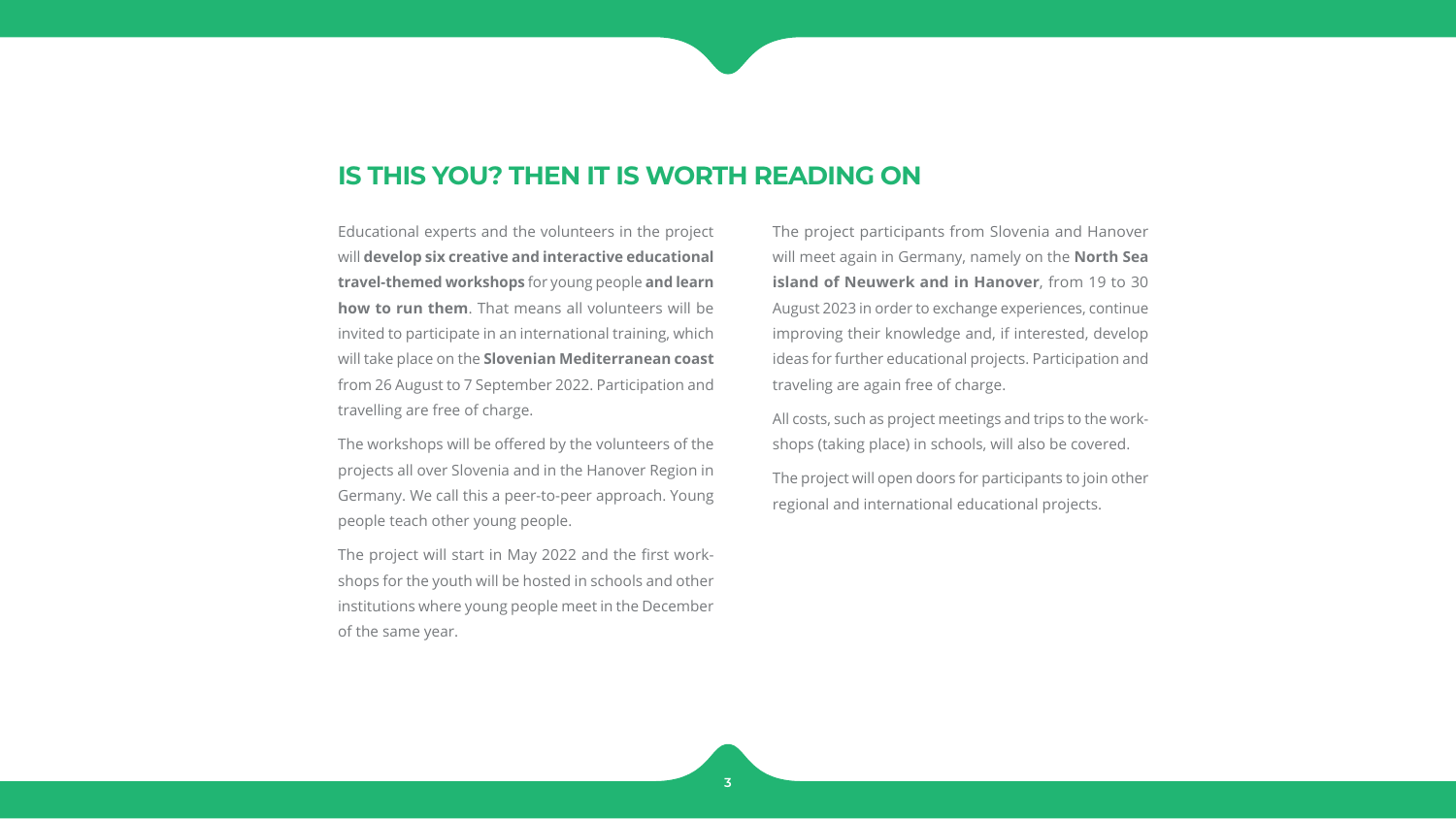

## **WHAT YOU GET OUT OF YOUR PARTICIPATION IN THE PROJECT**

- **•** Methodological competence in the field of non-formal education and education for sustainable development
- **•** Experience in working with young people
- **•** The opportunity to also participate in the third international seminar in summer 2024 in which two more partner countries will be included
- **•** Being part of an international team and meeting interesting people
- **•** The opportunity to learn how to organise and work in teams at international seminars
- **•** A certificate documenting what you have done and what you have learned throughout the project
- **•** The opportunity to participate in other educational projects
- **•** The possibility to develop your own ideas for projects in a team with people you will meet through this project
- **•** The possibility to improve your English
- **•** The opportunity to join a project that helps to change the world into a better place
- **•** Becoming a promoter for a different way of traveling

## **WHAT WE EXPECT FROM YOU**

**•** Participation in the approx. **monthly project meetings/workshops** from May 2022 to October 2023, many of which will take place online (some of them will be held

**•** Participation in the **international trainings** from 26 August to 7 September 2022

- in Slovenian or German).
- and from 19 August to 30 August 2023.
- 
- 

**• Running of five workshops**, alone or in a team with a second volunteer. Workshops will last between 90 minutes and half a day and being held in Slovenian or German.

**•** Active participation in the project where you can **bring in your own ideas**.